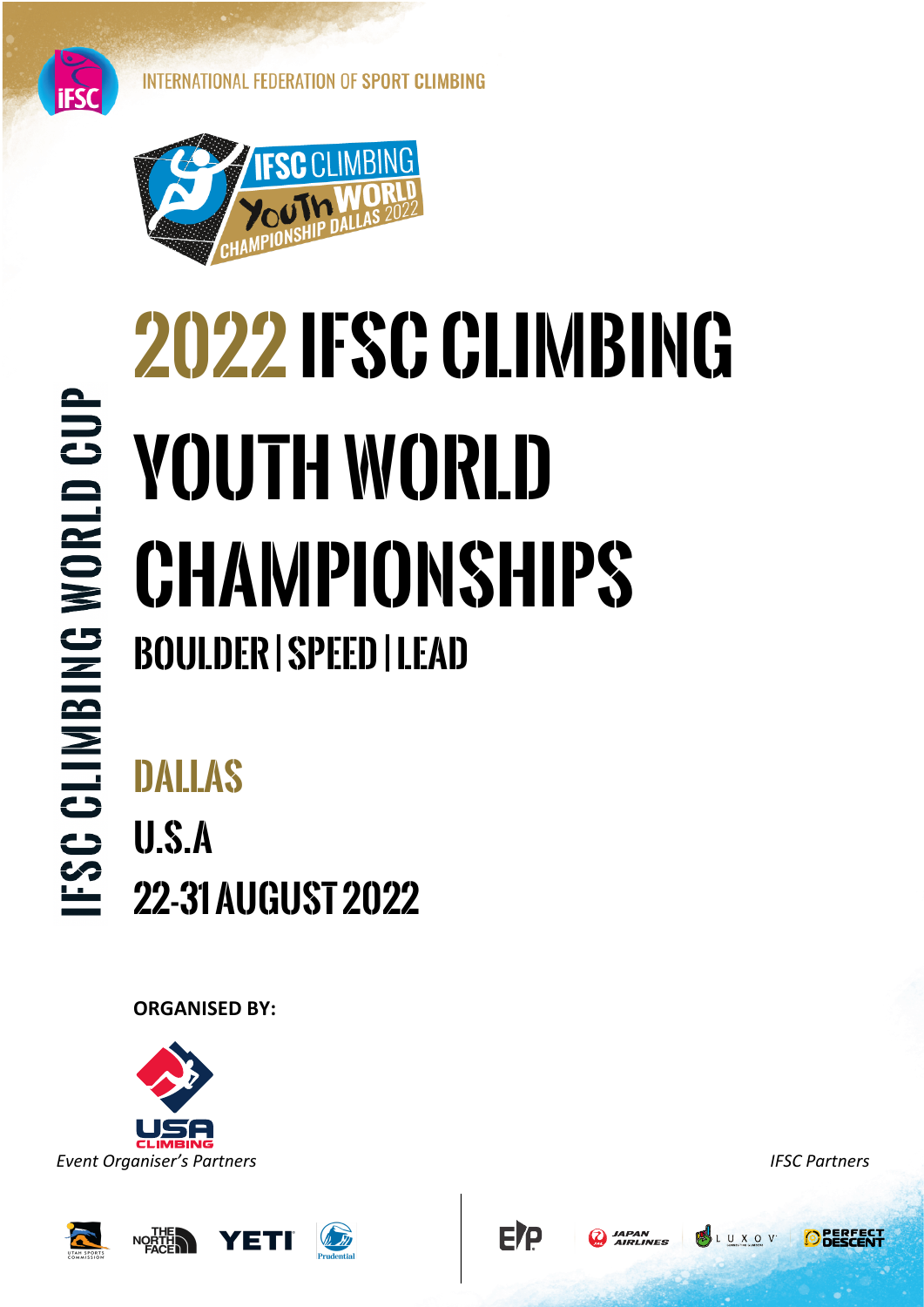

## **FSC CLIMBING WORLD CUP**

### **TABLE OF CONTENT**

- **1. ORGANIZATION**
- **2. IFSC OFFICIALS**
- **3. REGISTRATION**
- **4. PRE EVENTS REGULATION**
- **5. CONFIRMATION OF ATTENDANCE (as per the Addendum to IFSC Rules)**
- **6. VISA & TRAVEL**
- **7. ACCOMMODATION**
- **8. COMPETITION VENUE**
- **9. VOLUNTEERS, TICKET SALE, TRAINING FACILITIES**
- **10. HEALTHCARE SYSTEM INFORMATION & TRAVEL INFORMATION**
- **11. PROVISIONAL PROGRAMME (LOCAL TIME, UTC ʹ 5 )**

**APPENDIX I: TRAVEL INFORMATION**

*ǀĞŶƚKƌŐĂŶŝƐĞƌ͛ƐWĂƌƚŶĞƌƐ IFSC Partners*









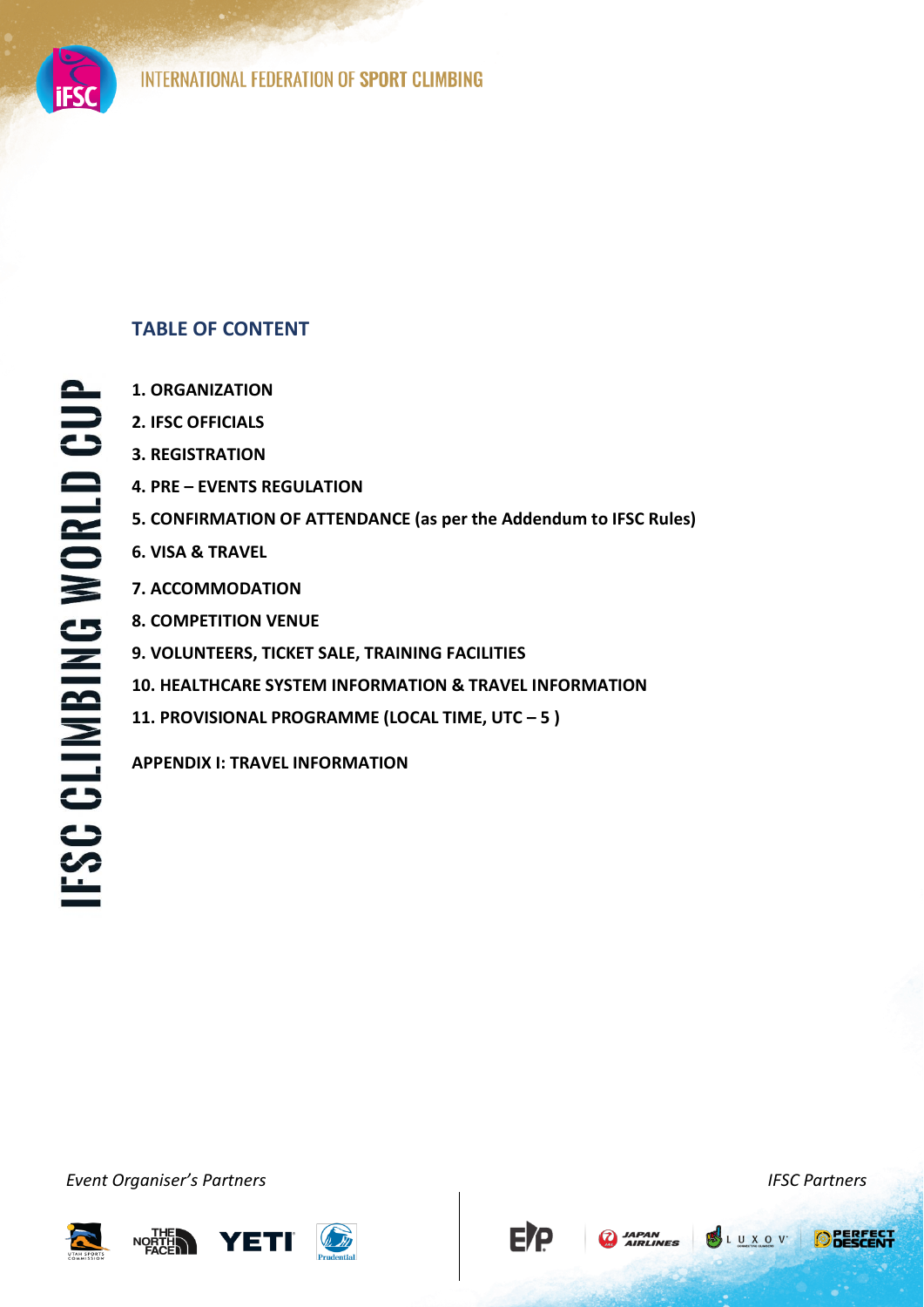

### **1. ORGANISATION**

**Organiser**: USA Climbing

**Organiser Website**: www.usaclimbing.org

### **Contacts Local Organiser & National Federation**

- John Muse  $-281.796.0531 John@usaclimbing.org$
- Marc Norman 303.499.0715  $-$  [marc@usaclimbing.org](mailto:marc@usaclimbing.org)

### **2. IFSC OFFICIALS**

**Technical Delegate**: Christophe Billon (FRA)[, christophe.billon@ifsc-climbing.org,](mailto:christophe.billon@ifsc-climbing.org) +33 616 41 4664 **Jury President**: Tim Hatch **Judge**: Sammy Yick **Extra Judges:** Ole Morten Olsen, Ursula Sterrer **Chief Routesetter Lead:** Marcin Wszolek **Routesetters Lead**: Yann Genoux, Christian Bindhammer **,** Haron Hilman **Chief Routesetter Boulder: Routesetters Boulder:** Garrett Gregor, Mathieu Dutray, Anna Borrella

*ǀĞŶƚKƌŐĂŶŝƐĞƌ͛ƐWĂƌƚŶĞƌƐ IFSC Partners*





**EP** 

**CO** JAPAN<br>AIRLINES

**ODESCE**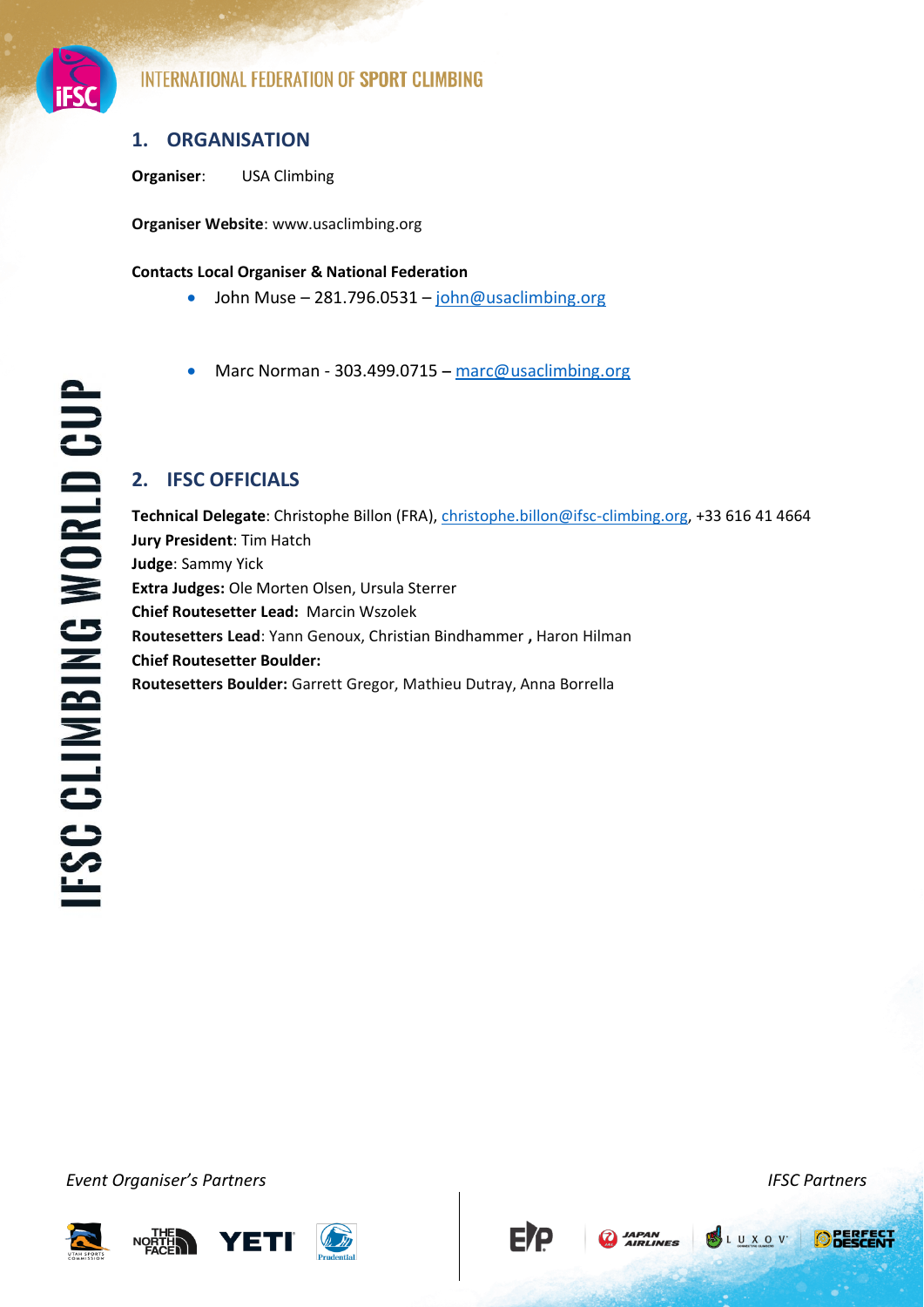

### **3. REGISTRATION**

**Licenses**: Only competitors and team officials with a valid IFSC international license are allowed to register for the competition.

**IFSC Online Registration System**:<https://ifsc.results.info/users/login>

**Pre-registration:** In order to support the efficient organisation of the competitions, it is very important that National Federations register participants to the competitions as early as possible.

Deadline: The deadline for registration is 15 days before the first day of competition (the "Registration Date") on **07 August 2022 at 11:59 PM UTC+0.** 

*ǀĞŶƚKƌŐĂŶŝƐĞƌ͛ƐWĂƌƚŶĞƌƐ IFSC Partners*

**YETI** NORTH



**EP** 

**A**<br>AIRLINES



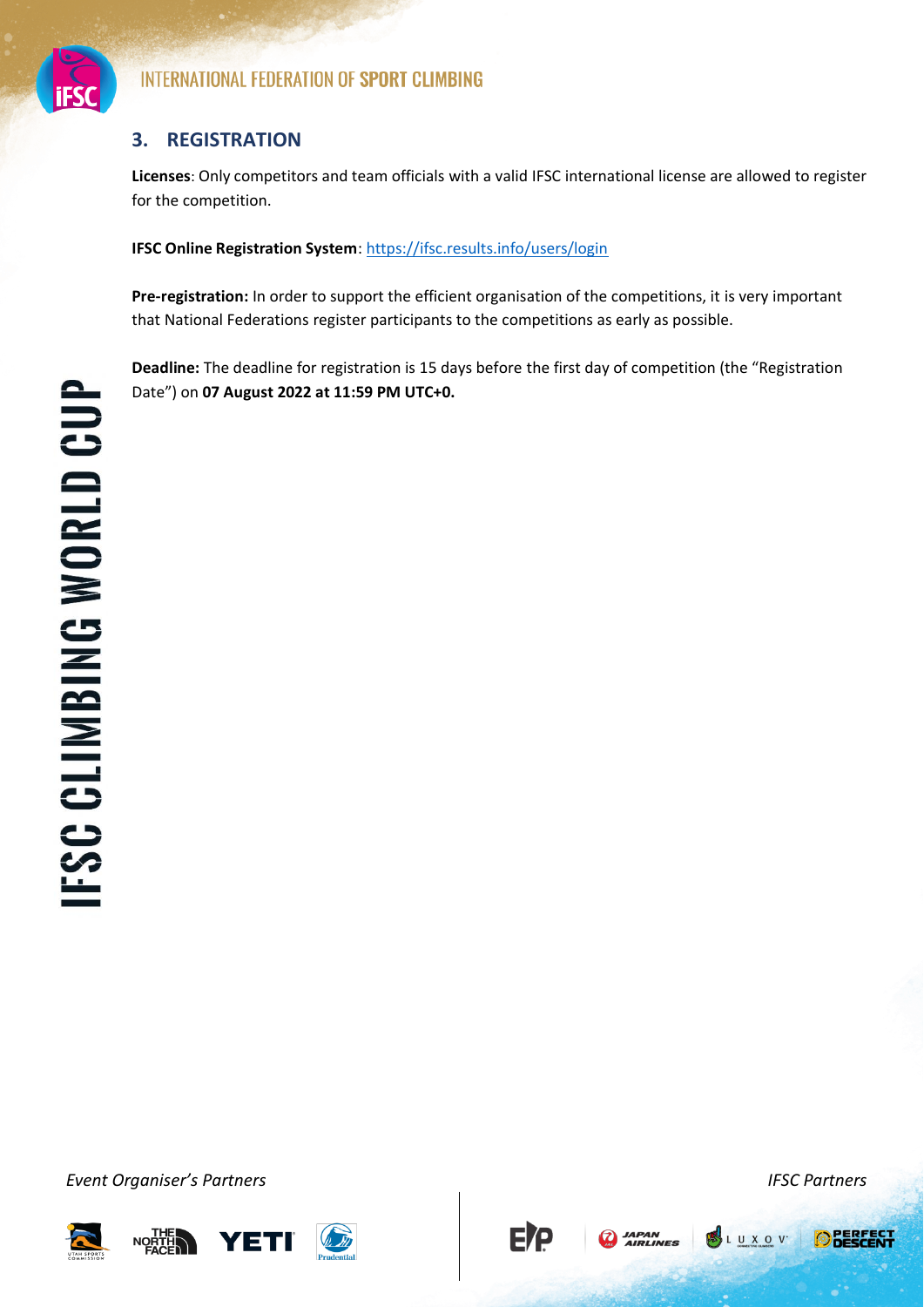

### **4. PRE-EVENT REGULATIONS**

All athletes and team officials are recommended to have insurance coverage, covering hospitalization and all other medical coverage if required due to COVID-19 and possible repatriation back to their home country.

The IFSC will not be responsible for any of these costs.

### **5. CONFIRMATION OF ATTENDANCE (as per the Addendum to IFSC Rules)**

### **Delayed Arrival**

In case of late arrival please contact the IFSC Technical Delegate as soon as possible.

### **Technical Meeting**

Technical Meeting will be organized:

Boulder: on **21 August at 6:00 PM (UTC -6:00**) where only 1 (one) Team Official per team will be allowed.

Speed: on **25 August at 6:00 PM (UTC -6:00**) where only 1 (one) Team Official per team will be allowed.

Lead: on **27 August at 4:00 PM (UTC -6:00**) where only 1 (one) Team Official per team will be allowed.

### **Confirmation of Registration**

Prior to each Technical Meeting

### **6. VISA AND TRAVEL**

### **Visa**:

If you need invitations for visa, please contact [info@usaclimbing.org](mailto:info@usaclimbing.org) and include the following information:

| First | Last | Plac        | National | Passpo | Expiration | Addr | Phone | Occupati | Place of  |
|-------|------|-------------|----------|--------|------------|------|-------|----------|-----------|
| Nam   | Na   | e of        | ity      | rt     | date       | ess  | Numb  | on       | Applicati |
| e     | me   | <b>Birt</b> |          | Numb   |            |      | er or |          | on        |
|       |      | h           |          | er     |            |      | Email |          |           |
|       |      |             |          |        |            |      |       |          |           |
|       |      |             |          |        |            |      |       |          |           |

**JAPAN**<br>**AIRLINES** 

### **Please check the APPENDIX I on how to enter in USA**

*ǀĞŶƚKƌŐĂŶŝƐĞƌ͛ƐWĂƌƚŶĞƌƐ IFSC Partners*

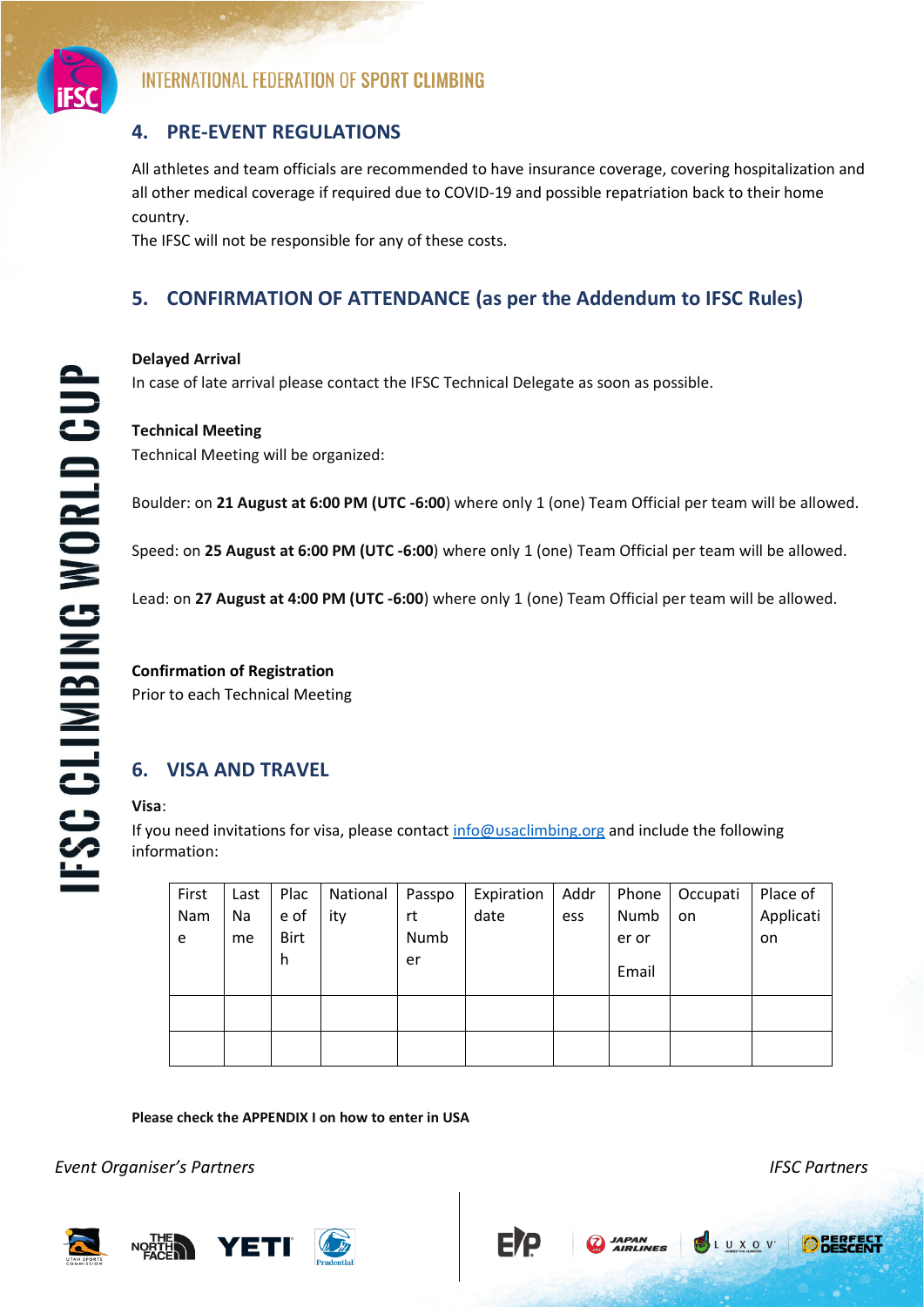

### **7. ACCOMMODATION**

- **[Reservation link](https://groups.reservetravel.com/group.aspx?id=58189)**
- Deadline to reserve is August 3, 2022

### **8. COMPETITION VENUE**

- **Lead and Speed Venue Summit Climbing, Yoga & Fitness,** <https://goo.gl/maps/8Q5VAg4AZ6vDDNuv7>

- **Boulder Venue Movement The Hill,** <https://goo.gl/maps/nTto8VKmt8TSvwZW6>

### **9. VOLUNTEERS, TICKET SALE, TRAINING FACILITIES**

TBC

*ǀĞŶƚKƌŐĂŶŝƐĞƌ͛ƐWĂƌƚŶĞƌƐ IFSC Partners*





**EIP** 





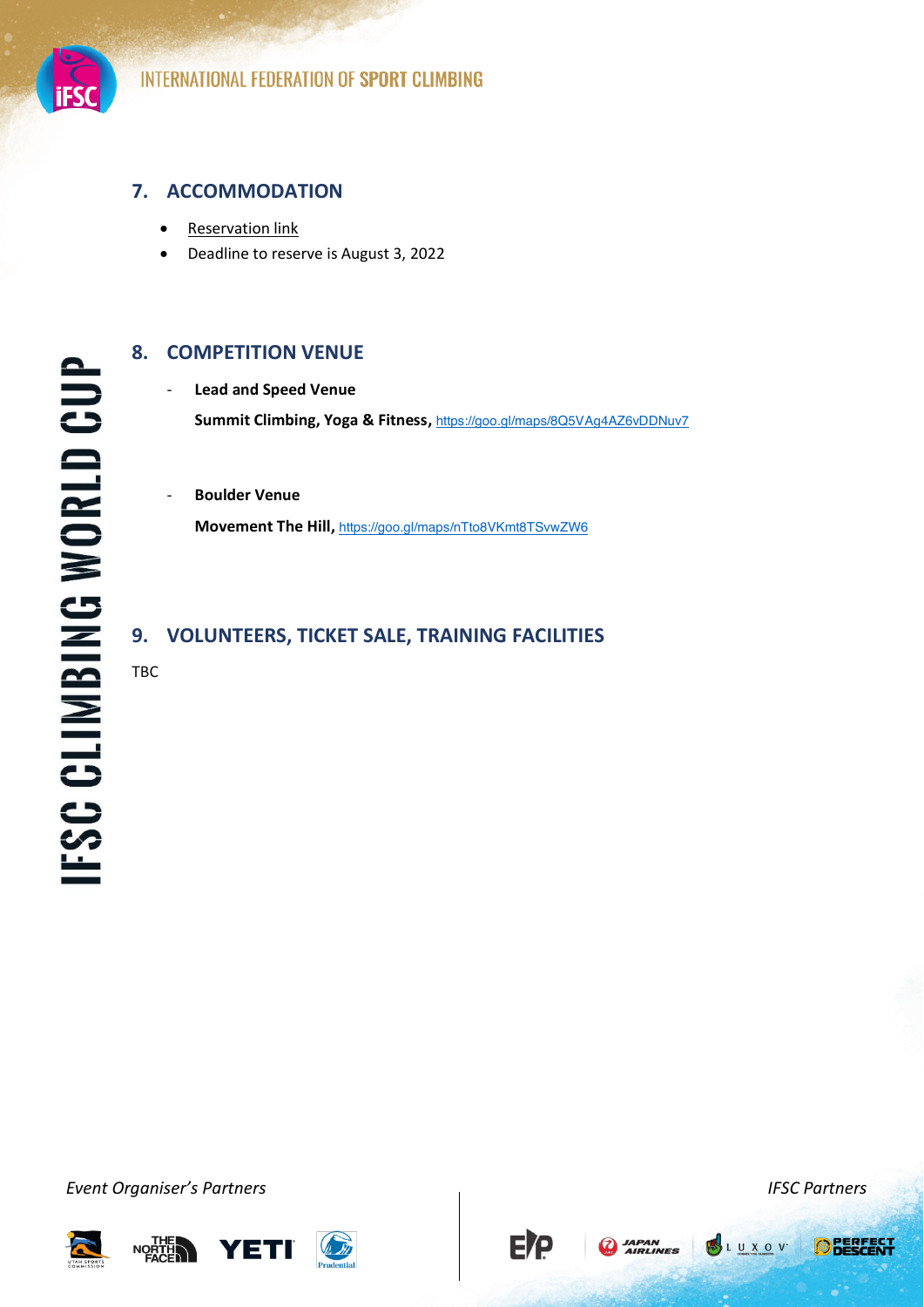

### **10. HEALTHCARE SYSTEM INFORMATION**

COVID-19 Outbreak Response Coordinator Doctor: TBC

Emergency local doctor during the event: TBC

### **Local healthcare information:**

- Emergency medical service: phone number
- Euro-Emergency-Call: phone number
- Hospital: TBC

### **RESPONSE PROTOCOL IN CASE OF POSITIVE TEST OR SUSPECTED CASE OF COVID-19**

### *If I am feeling ill*

If you have a cough or a temperature, stay at the hotel, avoid contact with others and call the COVID-19 Outbreak Response Coordinator Doctor.

You should take a test as quickly as possible.

If you have the virus, you must-self isolate for seven days from the first symptoms. If you still have a temperature, you must self-isolate for a further 48 hours.

If you have a cough and/or a temperature, and you have difficulty breathing and/or you are feeling faint, dial 15 or call or send a text to 114 if you have a speech or hearing impairment.

### *If I have the virus*

If you have the virus, you must-self isolate for seven days from the first symptoms. If you still have a temperature, you must self-isolate for a further 48 hours.

If you have the virus but no symptoms, you must self-isolate for seven days from the time you took the test.

### *If I have been notified that I am a contact case*

You must self-isolate for 7 days from the last time you were in contact with the person who has the virus. At the end of that time, you should take a test. If you live with the person who has the virus, you should take a test immediately. Contact a test centre to make an appointment. After the test, go straight home and self-isolate until you have the result.

### *ǀĞŶƚKƌŐĂŶŝƐĞƌ͛ƐWĂƌƚŶĞƌƐ IFSC Partners*





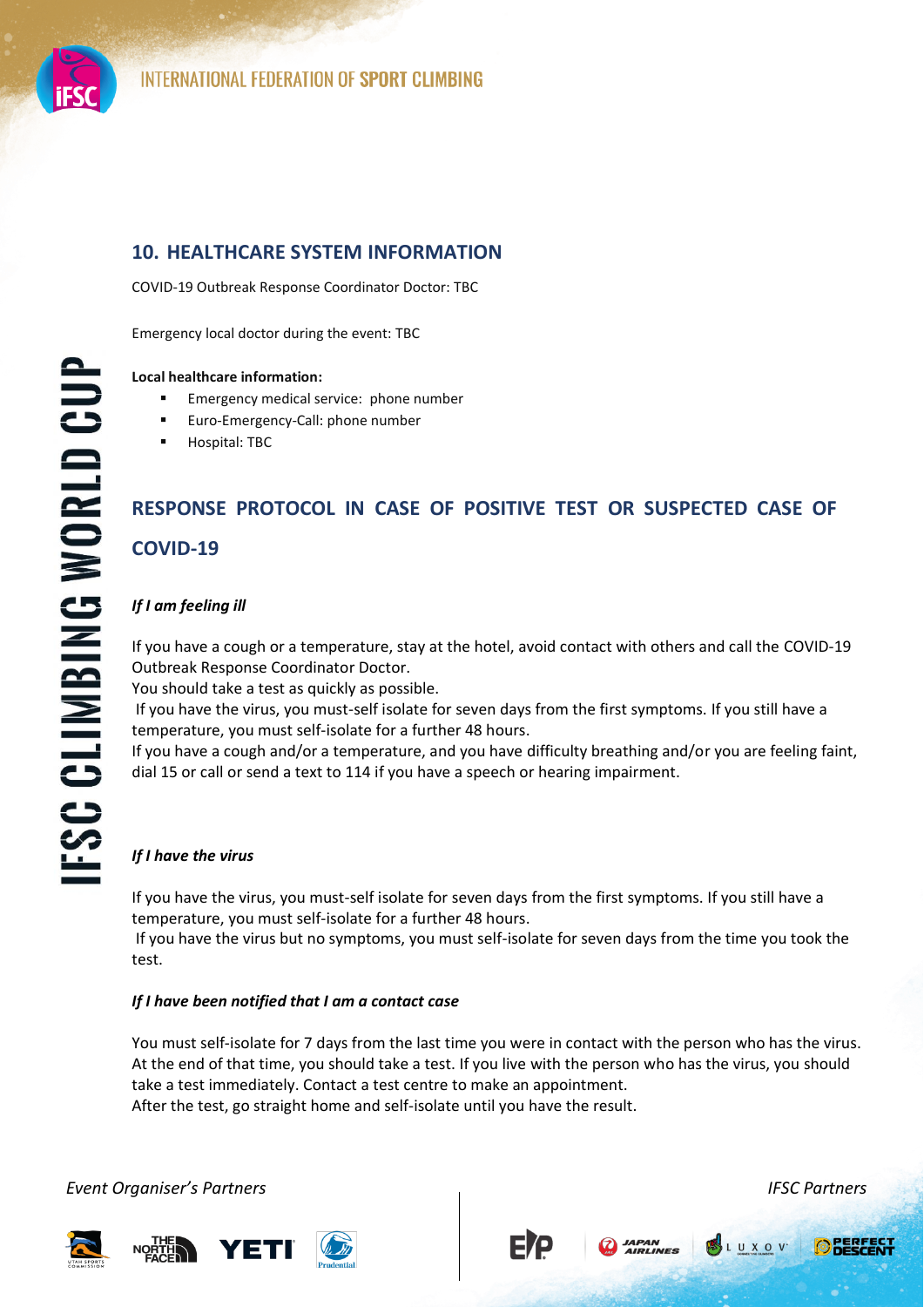

In any case (symptoms or positive test) the team manager has to inform immediately the COVID-19 Outbreak Response Coordinator Doctor and the Technical Delegate. The person suspected must be immediately placed in a separate room and kept away from the event.

*ǀĞŶƚKƌŐĂŶŝƐĞƌ͛ƐWĂƌƚŶĞƌƐ IFSC Partners*







**EJG** 

**A**<br>AIRLINES

LUXOV

**ODERFECT**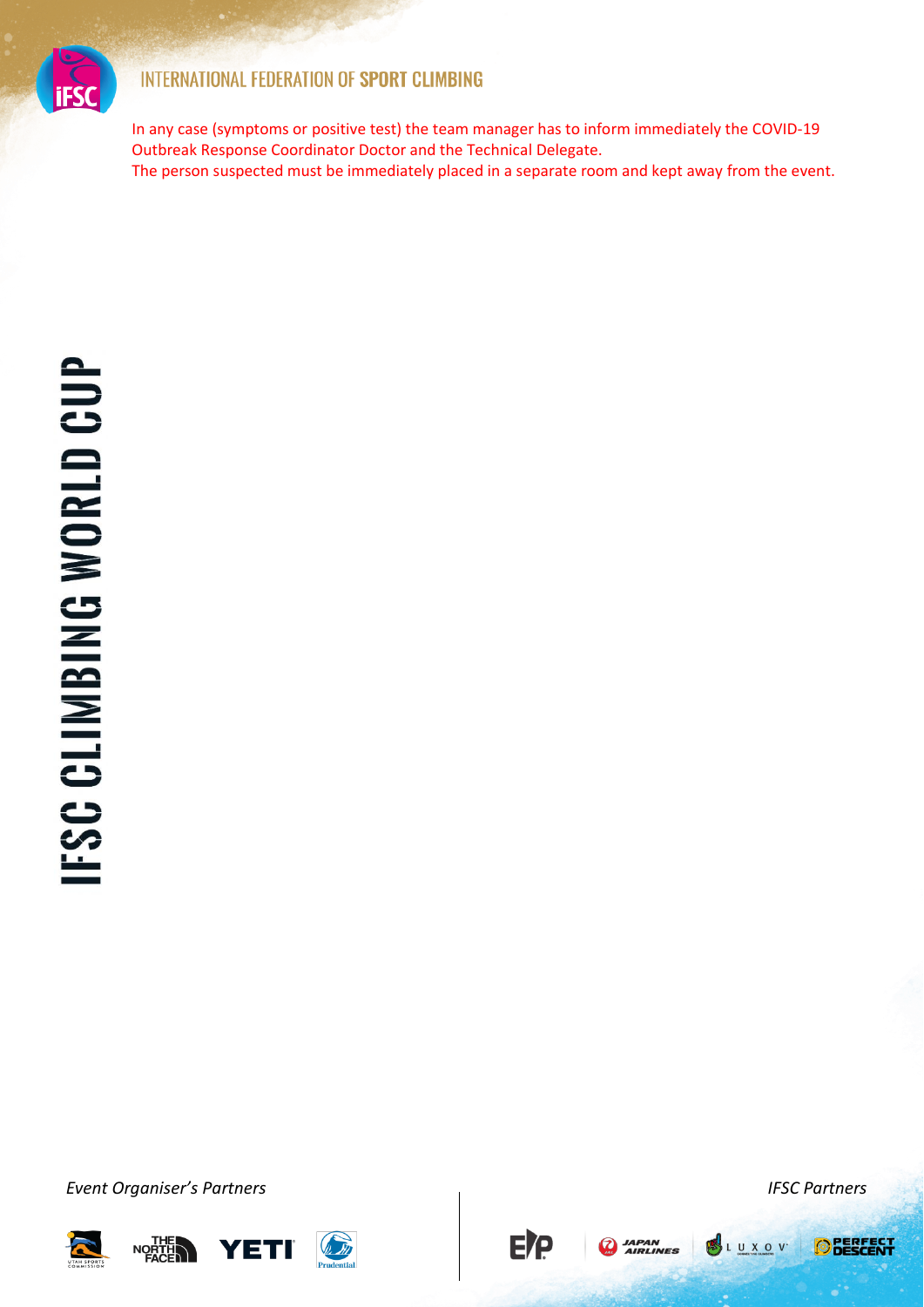

**IFSC CLIMBING WORLD CUP** 

**INTERNATIONAL FEDERATION OF SPORT CLIMBING** 

### **11. PROVISIONAL PROGRAMME (LOCAL TIME, UTC ʹ 5 )**

### **Online Technical Meeting 12 August 2022 - 16:00 CEST - [Link Here](https://teams.microsoft.com/l/meetup-join/19%3ameeting_MjQxNjc0ODAtNGNlZS00ODQ2LThhMjQtN2EzYzgyNWEzZDQw%40thread.v2/0?context=%7b%22Tid%22%3a%223390a9a2-7775-4b2e-ac37-a47c9bd39a59%22%2c%22Oid%22%3a%22a5c48ac6-5d15-484e-a4e7-d80f2199337d%22%7d)**

| <b>Sunday 21 August</b>    |       |                                      |  |  |  |  |
|----------------------------|-------|--------------------------------------|--|--|--|--|
| <b>Arrival day</b>         |       |                                      |  |  |  |  |
|                            | 18:00 | <b>Technical Meeting Boulder</b>     |  |  |  |  |
| <b>Monday 22 August</b>    |       |                                      |  |  |  |  |
|                            |       | <b>Boulder qualification YA - YB</b> |  |  |  |  |
|                            |       |                                      |  |  |  |  |
| <b>Tuesday 23 August</b>   |       |                                      |  |  |  |  |
|                            |       | <b>Boulder Qualification JR</b>      |  |  |  |  |
|                            |       | <b>Boulder Semifinal YA - YB</b>     |  |  |  |  |
|                            |       |                                      |  |  |  |  |
|                            |       |                                      |  |  |  |  |
|                            |       |                                      |  |  |  |  |
|                            |       |                                      |  |  |  |  |
| <b>Wednesday 24 August</b> |       |                                      |  |  |  |  |
|                            |       | <b>Boulder Semifinal JR</b>          |  |  |  |  |
|                            |       | <b>Boulder Final YB</b>              |  |  |  |  |
|                            |       | <b>Boulder Final YA - Women</b>      |  |  |  |  |
|                            |       |                                      |  |  |  |  |
|                            |       |                                      |  |  |  |  |
|                            |       |                                      |  |  |  |  |
|                            |       |                                      |  |  |  |  |
|                            |       |                                      |  |  |  |  |
|                            |       |                                      |  |  |  |  |
| <b>Thursday 25 August</b>  |       |                                      |  |  |  |  |
|                            |       | <b>Boulder Final YA - Men</b>        |  |  |  |  |
|                            |       | <b>Boulder Final JR</b>              |  |  |  |  |
|                            |       |                                      |  |  |  |  |
|                            | 18:00 | <b>Technical Meeting Speed</b>       |  |  |  |  |
| <b>Friday 26 August</b>    |       |                                      |  |  |  |  |
|                            |       | <b>Speed Qualification YB</b>        |  |  |  |  |

**EJG** 

**AN JAPAN**<br>AIRLINES

*ǀĞŶƚKƌŐĂŶŝƐĞƌ͛ƐWĂƌƚŶĞƌƐ IFSC Partners*

NORTH





**ODESCENT**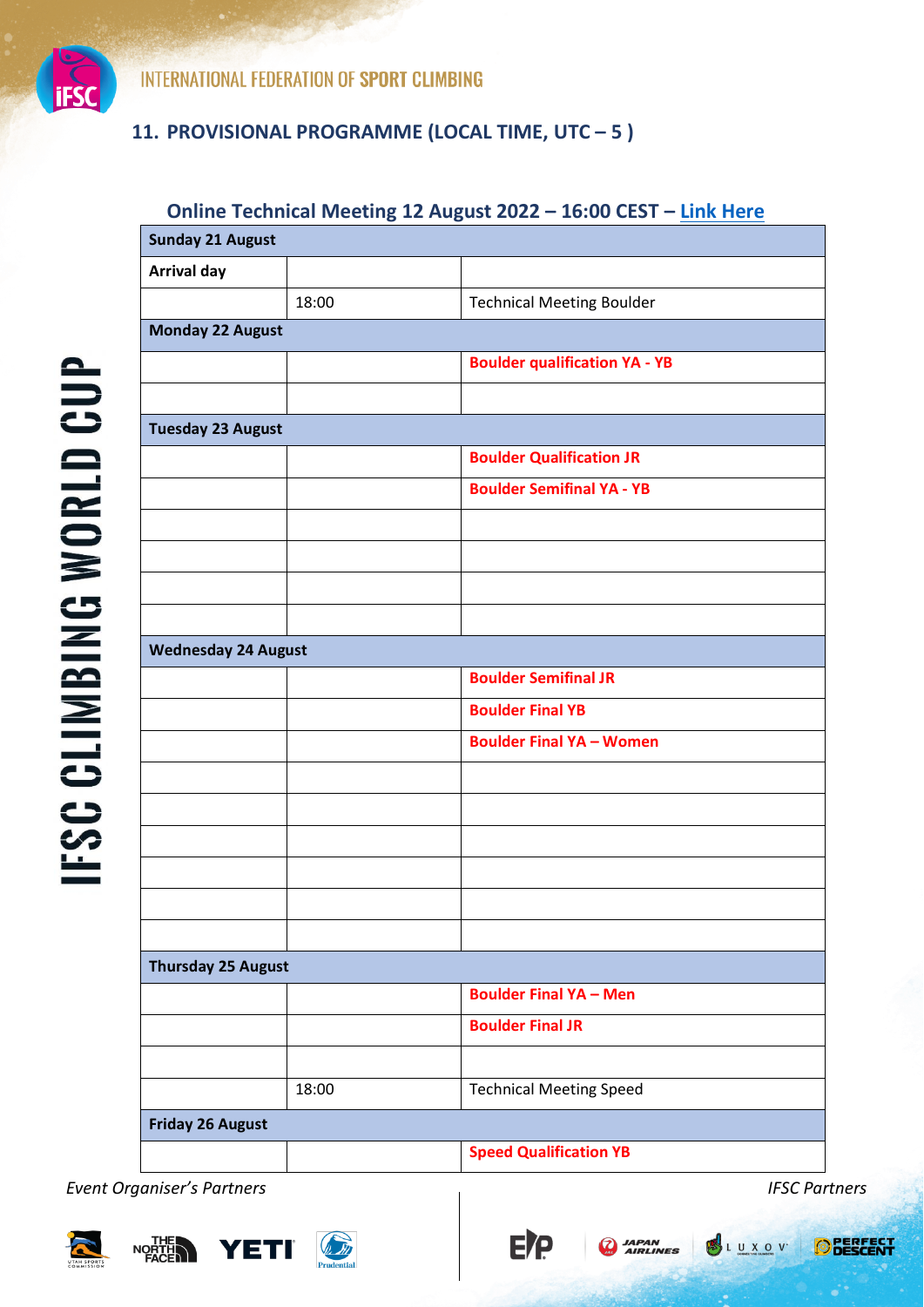

|                             |       | <b>Speed Final YB</b>                |  |  |  |  |
|-----------------------------|-------|--------------------------------------|--|--|--|--|
|                             |       |                                      |  |  |  |  |
| <b>Saturday 27 August</b>   |       |                                      |  |  |  |  |
|                             |       |                                      |  |  |  |  |
|                             |       | <b>Speed Qualification YA</b>        |  |  |  |  |
|                             |       | <b>Speed Final YA</b>                |  |  |  |  |
|                             | 16:00 | <b>Technical Meeting Lead</b>        |  |  |  |  |
|                             |       | <b>Speed Qualification JR</b>        |  |  |  |  |
|                             |       | <b>Speed Final JR</b>                |  |  |  |  |
| <b>Sunday 28 August</b>     |       |                                      |  |  |  |  |
|                             |       | <b>Lead Qualification YB</b>         |  |  |  |  |
|                             |       | <b>Lead Qualification YA - Women</b> |  |  |  |  |
|                             |       |                                      |  |  |  |  |
| <b>Monday 29 August</b>     |       |                                      |  |  |  |  |
|                             |       | <b>Lead Qualification YA - Men</b>   |  |  |  |  |
|                             |       | <b>Lead Qualification JR</b>         |  |  |  |  |
|                             |       |                                      |  |  |  |  |
| <b>Tuesday 30 August</b>    |       |                                      |  |  |  |  |
|                             |       | <b>Lead Semifinal YB</b>             |  |  |  |  |
|                             |       | <b>Lead Final YB</b>                 |  |  |  |  |
|                             |       |                                      |  |  |  |  |
|                             |       | <b>Lead Semifinal YA - Women</b>     |  |  |  |  |
|                             |       | <b>Lead Final YA - Women</b>         |  |  |  |  |
|                             |       |                                      |  |  |  |  |
| <b>Wednesday 31 August</b>  |       |                                      |  |  |  |  |
|                             |       | <b>Lead Semifinal YA - Men</b>       |  |  |  |  |
|                             |       | Lead Final YA - Men                  |  |  |  |  |
|                             |       |                                      |  |  |  |  |
|                             |       | <b>Lead Semifinal JR</b>             |  |  |  |  |
|                             |       | <b>Lead Final JR</b>                 |  |  |  |  |
| <b>Thursday 1 September</b> |       |                                      |  |  |  |  |
| Departure                   |       |                                      |  |  |  |  |

E/P

**ARAN**<br>AIRLINES

*ǀĞŶƚKƌŐĂŶŝƐĞƌ͛ƐWĂƌƚŶĞƌƐ IFSC Partners*







**ODERFECT**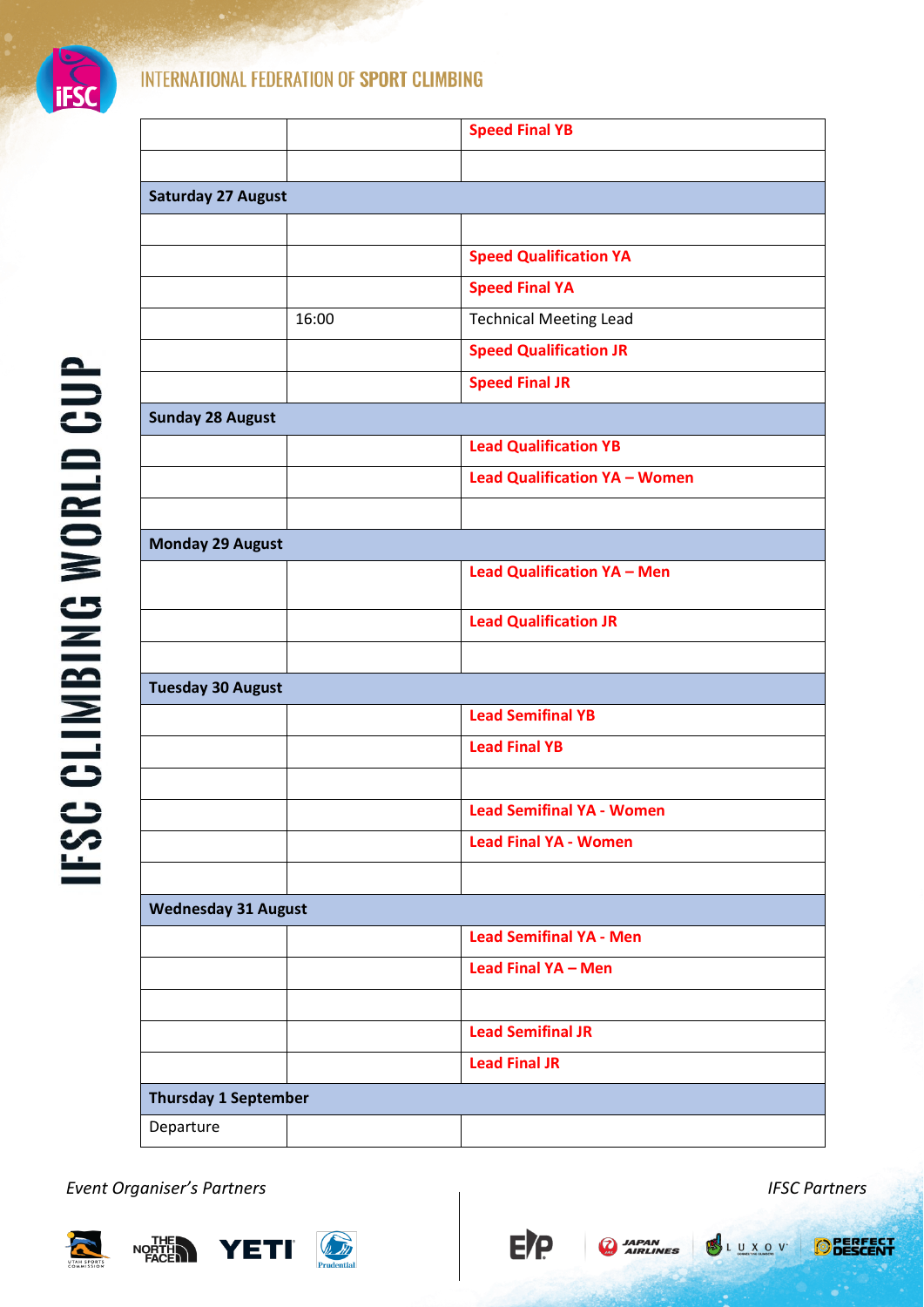

**FSC CLIMBING WORLD CUP** 

### **APPENDIX I: TRAVEL INFORMATION**

### **REQUIREMENTS TO TRAVEL TO THE UNITED STATES: [\(Link\)](https://www.cdc.gov/coronavirus/2019-ncov/travelers/proof-of-vaccination.html)**

Useful Links:

- [CDC Acceptable Proof of COVID-19 Vaccination for US Entry](https://www.cdc.gov/coronavirus/2019-ncov/travelers/proof-of-vaccination.html#vaccine-proof)
- [Acceptable COVID-19 vaccinations to enter the U.S.](https://www.cdc.gov/coronavirus/2019-ncov/travelers/proof-of-vaccination.html#covid-vaccines)
- x [CDC Requirement for Proof of Negative COVID-19 Test or Documentation of Recovery from](https://www.cdc.gov/coronavirus/2019-ncov/travelers/testing-international-air-travelers.html)  [COVID-19 for US Entry](https://www.cdc.gov/coronavirus/2019-ncov/travelers/testing-international-air-travelers.html)

### **\*Non-U.S. citizens who are FULLY VACCINATED are allowed to enter the United States.**

### To be considered "fully-vaccinated" you must meet one of the following:

- 1. 14 days after your dose of an [accepted single-dose](https://www.cdc.gov/coronavirus/2019-ncov/travelers/proof-of-vaccination.html#covid-vaccines) vaccine
- 2. 14 days after your second dose of an [accepted 2-dose vaccine](https://www.cdc.gov/coronavirus/2019-ncov/travelers/proof-of-vaccination.html#covid-vaccines)
- 3. 14 days after you receive the full series of COVID-19 vaccine in a clinical trial
- 4. 14 days after you received 2 doses of any "mix-and-match" combinations of accepted COVID-19 [vaccines](https://www.cdc.gov/coronavirus/2019-ncov/travelers/proof-of-vaccination.html#vaccine-proof) administered at least 17 days apart.

### *\*If you do not meet one of the above, then, you will not be allowed entry into the U.S.*

**All Non-U.S. citizens who are FULLY VACCINATED MUST have the following to enter the U.S.**

- 1. **Passport**
- *2.* **Proof of being FULLY vaccinated** against COVID-19. *Link to [acceptable proof of COVID-19](https://www.cdc.gov/coronavirus/2019-ncov/travelers/proof-of-vaccination.html#vaccine-proof)  [vaccination.](https://www.cdc.gov/coronavirus/2019-ncov/travelers/proof-of-vaccination.html#vaccine-proof)*
- 3. **AND** either **proof of a negative COVID-19 test (antigen or PCR) result** taken **within 1 day** of your international flight to the US **OR proof of recovery** from COVID-19 if you were infected within 90 days of your arrival to the U.S. *(A copy of your positive test result with test date and a letter from your doctor or public health official stating that you are cleared to travel).*
- 4. If applicable, please ensure your **VISAs or ESTAs** are current before departing**.**

### **VISAs**

### **Consular Processing Update**

- x **Current Status:** Visa processing is likely to remain severely limited for the foreseeable future, and scheduling visa appointments remains a challenge.
- It is strongly recommended that individuals requiring a visa to travel to the U.S. **apply as soon as possible (at least 90 to 120 days in advance of the date of travel).**

### **Applying for an Expedited Appointment**

If the listed wait time appears challenging, follow the instructions on the U.S. Embassy or Consulate's website to apply for an appointment.

**Step 1: Schedule the first available date** even if it is beyond the intended date of travel.

**APAN**<br>AIRLINES

*ǀĞŶƚKƌŐĂŶŝƐĞƌ͛ƐWĂƌƚŶĞƌƐ IFSC Partners*





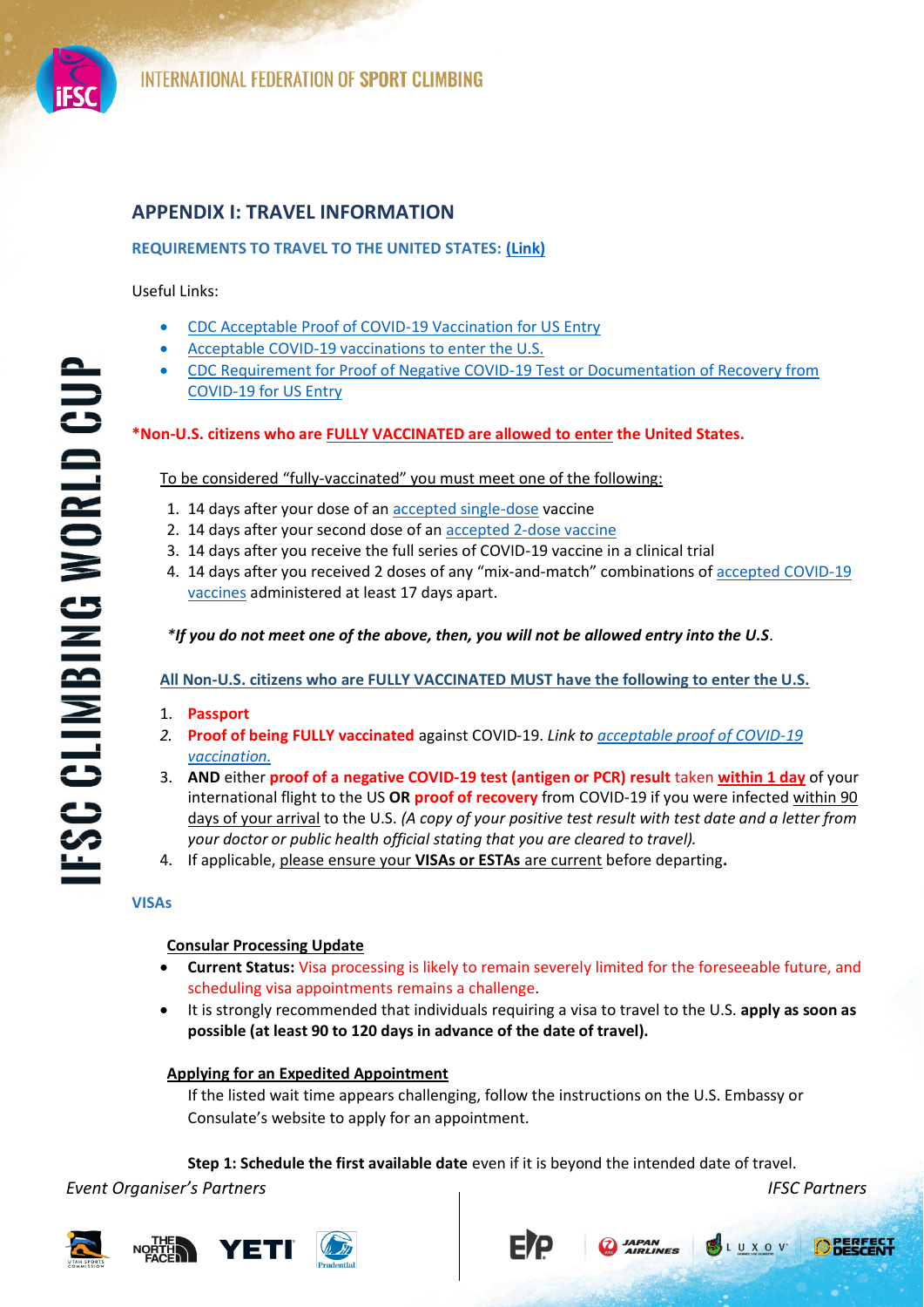

- **Step 2:** If the appointment date received is beyond the intended date of travel, the applicant should go back into the scheduling system and **apply for an expedited appointment**. Be sure to note the urgency of the travel and provide supporting documentation (e.g, letters of invitation, letters of support, etc.)
- **Step 3:** If the expedited appointment date is still beyond the intended date of travel, consider contacting the U.S. Embassy or Consulate's Consular Section via email. If needed, contact the USOPC at visainquiry@usopc.org for the best consular email address (generally, locationNIV@state.gov) Check back daily in the scheduling system for appointment openings. **This is the best way to secure appointment openings.**

### **\*Non-U.S. citizens who are NOT FULLY VACCINATED are NOT allowed to enter the U.S.**

The CDC offers **[limited exceptions to this rule](https://www.cdc.gov/coronavirus/2019-ncov/travelers/proof-of-vaccination.html#faq-exceptions)**: 1) **anyone under the age of 18** and 2) **those with [medical contraindications](https://www.cdc.gov/vaccines/covid-19/clinical-considerations/covid-19-vaccines-us.html#Contraindications) to the vaccine***.* Applications for a medical waiver need to be made **through your local U.S. Consular post** who will forward it to the CDC for review.

*There are NO exceptions under the Presidential Proclamation and CDC's Order for religious reasons or other moral convictions. Unvaccinated travellers under the age of 18 will still need to provide proof of a negative COVID-19 test result taken within 1 day of their international flight.*

\**Any person over 18 years of age who will be accompanying an athlete under the age of 18 will need to be either fully vaccinated with an acceptable vaccine or qualify for a medical exemption to enter the U.S.*

For any additional questions or clarification, email medicalquestions@usaclimbing.org.

### **BEFORE ARRIVING:**

### **COVID-19 TESTING Requirement or Proof of Recovery from COVID-19 for US Entry:**

**ALL** travelers to the U.S. must show proof of either:

- 1. A **negative COVID-19 test (antigen or PCR) result** taken **within 1 day** of your international flight to the US. The test must show your name, date of birth or passport number, the type of test, entity issuing the result, sample collection date, and test result.
- 2. OR **proof of recovery** from COVID-19 if you were infected within 90 days of your arrival to the U.S. *(A copy of your positive test result with test date and a letter from your doctor or public health official stating that you are cleared to travel).*

Please make arrangements in advance to take a COVID-19 test to ensure you can receive your results before your international flight to the U.S.

**FOLLOW ALL CDC RECOMMENDATIONS FOR LIMITING COVID-19 EXPOSURE FOR A MINIMUM OF 14 DAYS PRIOR TO YOUR EVENT/ARRIVAL AT THE VENUE:** correct and consistent mask use, maintain at least 6 feet of distance from people that do not live with you, avoid crowds (including restaurants and social gatherings), avoid poorly ventilated spaces, practice proper hand sanitation and proper disinfection of shared surfaces and objects. Visit your climbing gyms/training facilities for training purposes during non-peak times when possible.

**APAN**<br>AIRLINES

*ǀĞŶƚKƌŐĂŶŝƐĞƌ͛ƐWĂƌƚŶĞƌƐ IFSC Partners*